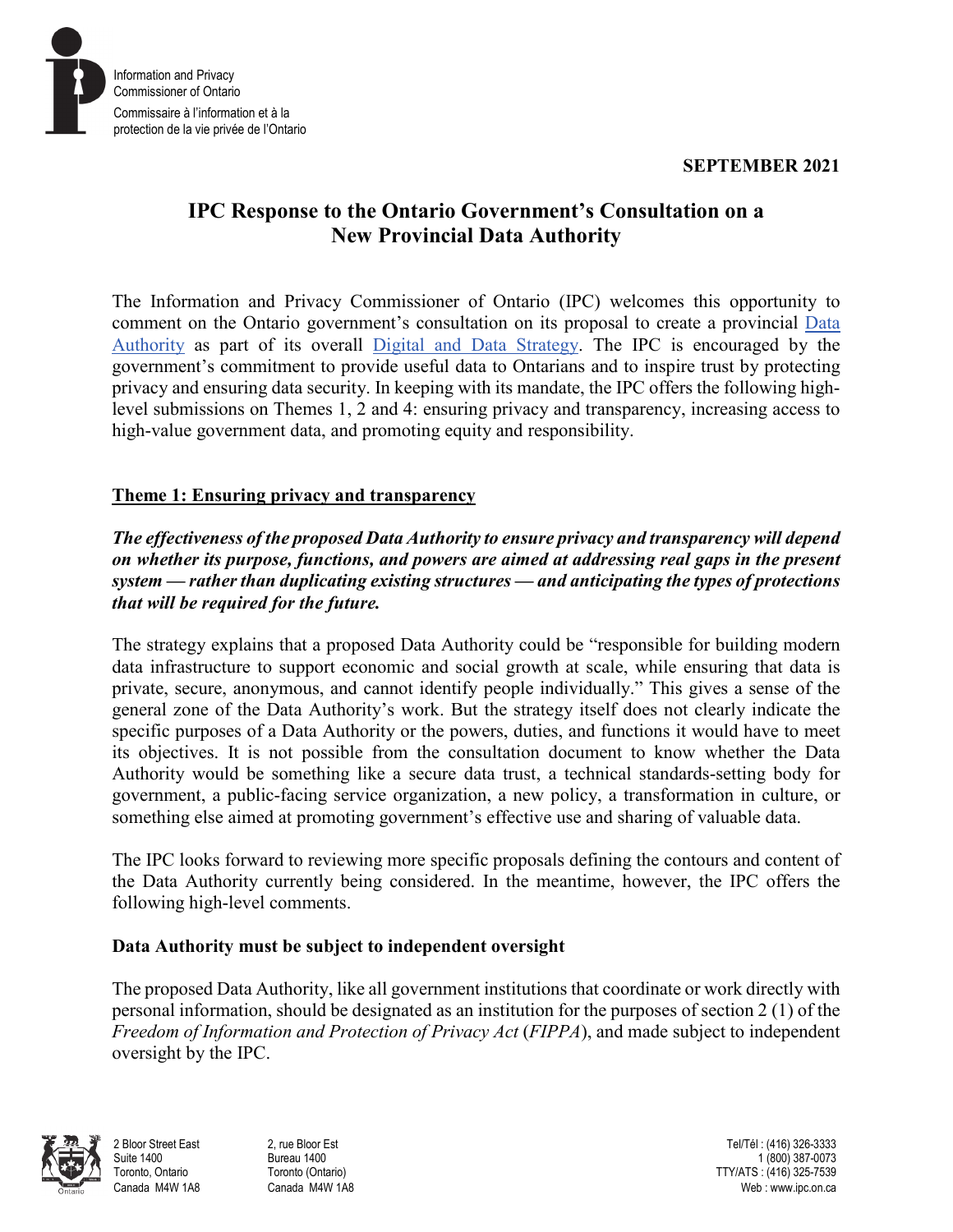As an office of the Legislative Assembly, the IPC is independent from the government, which gives it the unique ability to provide impartial independent oversight of the access and privacy decisions and practices of government institutions. The IPC also oversees institutional governance of data and personal information in respect of certain designated super-structures. These entities have greater flexibility under the law to perform a special gate-keeping role in collecting, using, linking, and analyzing data from various sources, managing different datasets, and enabling access to data by other organizations or institutions subject to explicit conditions or standards. Examples of super-structures include: inter and extra ministerial data integration units under Part III.1 of *FIPPA*; the Independent Electricity System Operator (IESO) as a designated institution under *FIPPA*; prescribed entities, persons and organizations like the Institute of Clinical and Evaluative Sciences (ICES) and Ontario Health, under the *Personal Health Information Protection Act*  (*PHIPA*). The IPC would expect to play a similar independent oversight role in respect of any new Data Authority, including in respect of its privacy and security policies and practices, its data governance structures and processes, and its overall compliance with Ontario's privacy laws.

## **Enhance privacy protections commensurate with any augmented powers or authorities granted to government.**

Any additional legal powers or authorities granted to government as a part of the strategy should be accompanied by a commensurate level of enhanced privacy protections for Ontarians. This includes long-overdue updates to *FIPPA* — for example, to require institutions to conduct privacy impact assessments for high-risk initiatives, and to report data breaches to Ontarians and to the IPC above a certain threshold. There are two reasons for this. First, updates to *FIPPA* would signal to Ontarians that their government institutions are evolving in a good balance — with new powers for government institutions come up-to-date protections for Ontarians. Second, making updates to the general rules in *FIPPA* instead of creating many different special-purpose privacy protection regimes would make more practical and operational sense. It would avoid confusion and unintended consequences caused by the interaction of many sets of rules in a system that should instead become more clear and efficient.

# **Relationship of Data Authority to existing privacy laws governing disclosure**

The IPC encourages the government to consider closely the relationship of a proposed Data Authority to the existing legal provisions for disclosure of information in *FIPPA*, *PHIPA*, and Part X of the *Children and Youth Family Services Act* (*CYFSA*).

The Data Authority may interact with several existing legislative schemes governing the use and disclosure of personal information and personal health information under certain statutory conditions. These include, but are not limited to:

- Rules for prescribed entities that analyze or compile statistical information for the management, evaluation, monitoring, resource allocation and planning of the health system under *PHIPA* s. 45(1);
- Rules for prescribed persons who maintain registries of personal health information under *PHIPA* s. 39(1)(c);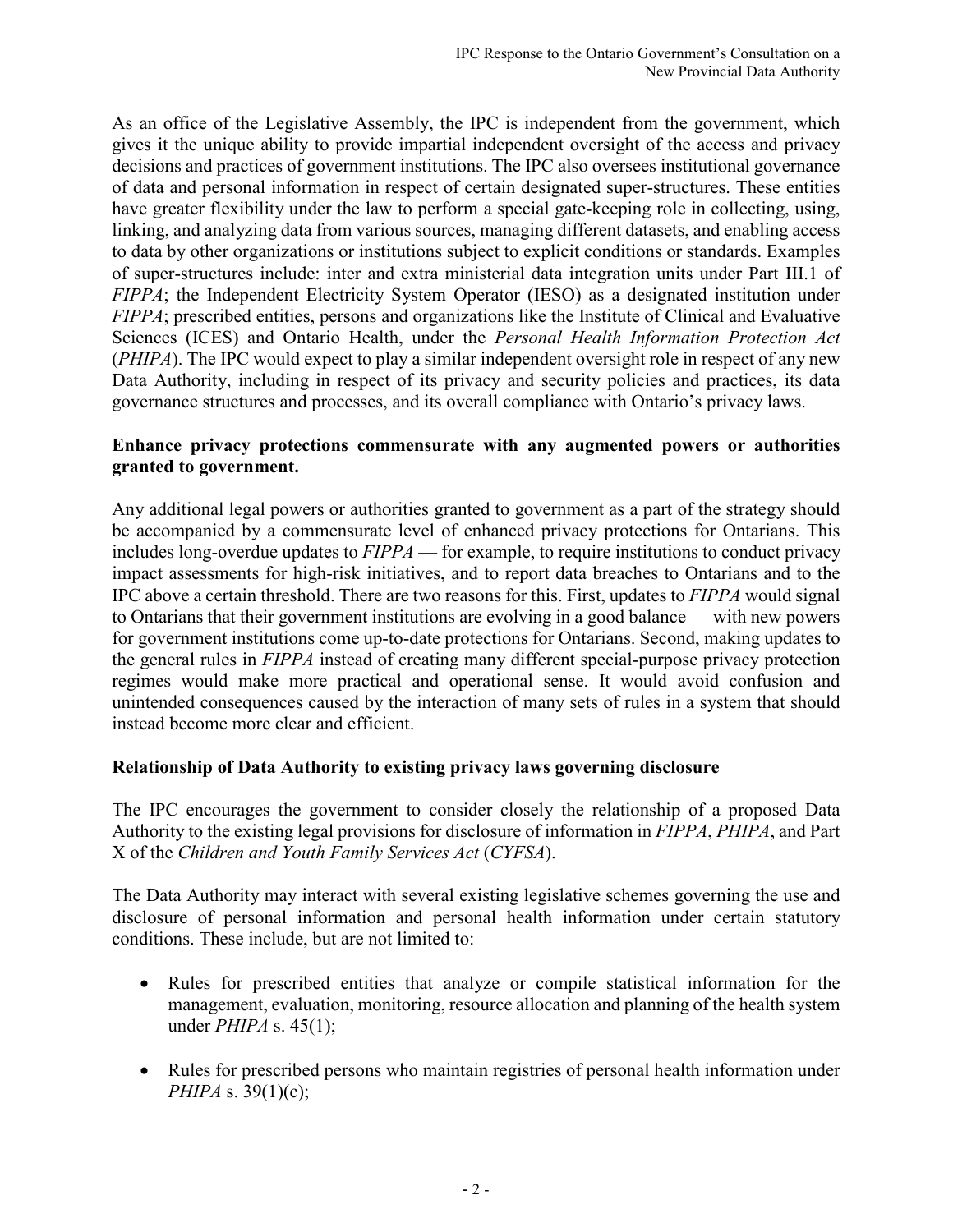- Technical standards governing the work of data integration units under *FIPPA* Part III.1;
- Provisions which allow access to information for research purposes such as *PHIPA* s. 44 (1) and *FIPPA* s. 21(1) (e); and
- Provisions which allow disclosure of personal information without consent for defined purposes under *CYFSA* Part X s.292(1).

If any new rules or legal authorities are created to support the strategy, the IPC recommends that they be drafted in a way that leaves no confusion about whether the new provisions are meant to supplement, be subject to, or override provisions that are already set out in laws or regulations.

#### **The government's strategy to secure Ontarians' privacy rights in our digital economy and society requires an integrated, cross-sectoral approach to privacy protection.**

The strategy consultation document states that the government is committed to making Ontario a world leader in data and privacy rights. The IPC applauds the government's intention to move Ontario ahead by making sure that Ontarians are safe to "interact or do business online." But one thing is certain: Ontario cannot fully meet this goal without a provincial privacy law that applies to the private sector in a manner which is integrated with its public, health and child and youth sector privacy laws. If the objective of the strategy is to make high-value government data available to third parties, including private sector organizations, those recipient organizations must be held equally accountable for upholding the privacy and security of that data. Even if the federal government legislates the best possible updates to federal privacy laws, important parts of life and business in Ontario are beyond its constitutional reach. Among the critical gaps that remain and are in need of a more coherent provincial approach include employees of provincially regulated businesses and non-commercial activities of not for profit organizations, professional associations and political parties. For these and other reasons set out in the [IPC's response](https://www.ipc.on.ca/wp-content/uploads/2021/09/2021-09-03-ipc-comments-on-gov-white-paper_modernizing-privacy-in-ontario.pdf) to the government's consultation about a provincial private sector privacy law, Ontario will not be able to fully meet the goals in its Digital and Data Strategy until it has its own best-in-class provincial law.

#### **Theme 2: Increasing access to high-value government data**

## *Proactively giving Ontarians access to useful data held by government supports not only economic goals of promoting innovation and investments in the province, but also fundamental goals of transparency, accountability and civic engagement in a healthy democracy.*

The IPC commends the approach in the strategy that focuses on generating the greatest societal benefits from government's data — not only using or disclosing the collections and formats of information that are closest at hand. High quality data, as well as tools to interpret and use it, could help Ontarians spot challenges and seize opportunities in their digital society and economy. This could support Ontarians' life choices, community involvement, participation in democratic processes, as well as decisions about their businesses, education, employment, and environmental impact.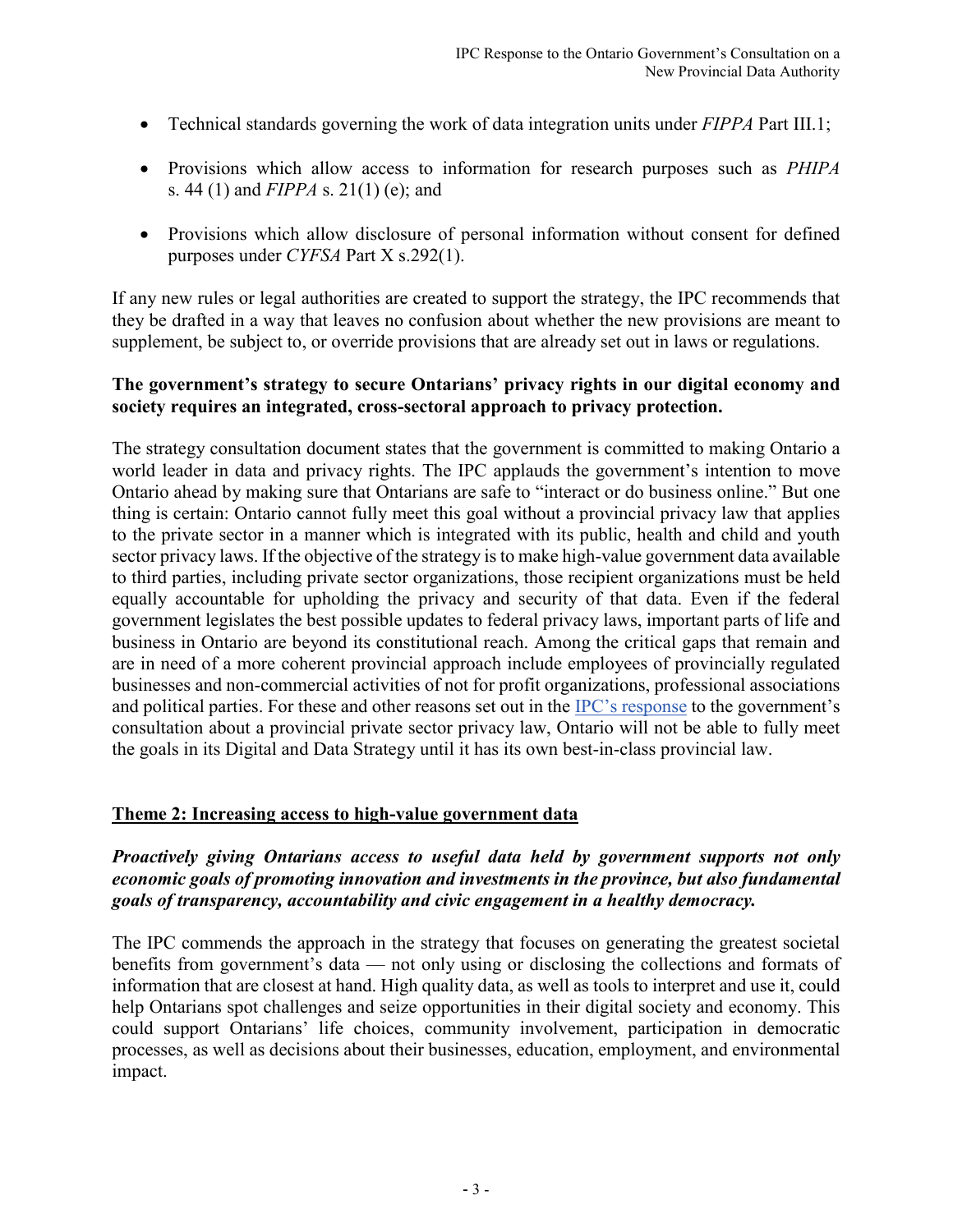#### **A new Data Authority could help advance the common data disclosure challenges and opportunities facing government.**

Among other things, the proposed Data Authority could significantly advance the government's openness objectives by helping to address the same fundamental challenges that many ministries face as they consider disclosing data to third parties. These include:

- How to effectively and efficiently de-identify information and exploit other privacyenhancing technologies to make the benefits of data available to Ontarians without violating their privacy rights;
- How to determine whether to accept or deny data access requests, in accordance with a robust review, assessment and governance process that weighs the societal risks and benefits, ensures transparency to Ontarians and takes accountability for decision-making;
- How to coordinate and track the flows of information that was gathered by government for a particular purpose and subsequently used for another, and be publicly transparent about these data flows; and
- How to help Ontarians and even the government itself better understand the spaces where data collections could occur as well as the types of data and information being collected.

## **The proactive disclosure of data held by government should improve the efficiency and timeliness of the existing rights to request and access government information.**

Proactive disclosure of government data sets will never eliminate the need for the existing freedom of information regime under *FIPPA* and other laws that enable access to government-held data, including one's own personal information. That said, well-designed data disclosures and open government practices could help reduce delays and administrative burdens when Ontarians seek information. As the strategy is put in place, the IPC urges the government to consider proactive disclosure of information that is in high demand through *FIPPA* requests, as well as disclosure of data that has already been disclosed in response to a request. Moreover, the IPC recommends that any information practices or technology put in place to support the strategy are also specifically designed to make the government's information holdings easier to search and process when responding to an access request.

# **Theme 4: Promoting equity and responsibility**

#### *Making data more accessible and inclusive*

Extending the benefits of open data to all Ontarians will require careful attention to our diverse accessibility requirements when the methods and formats of data are being considered. Plain language explanations will help, as will open-source tools and formats to allow Ontarians to build and use applications to make sense of data.